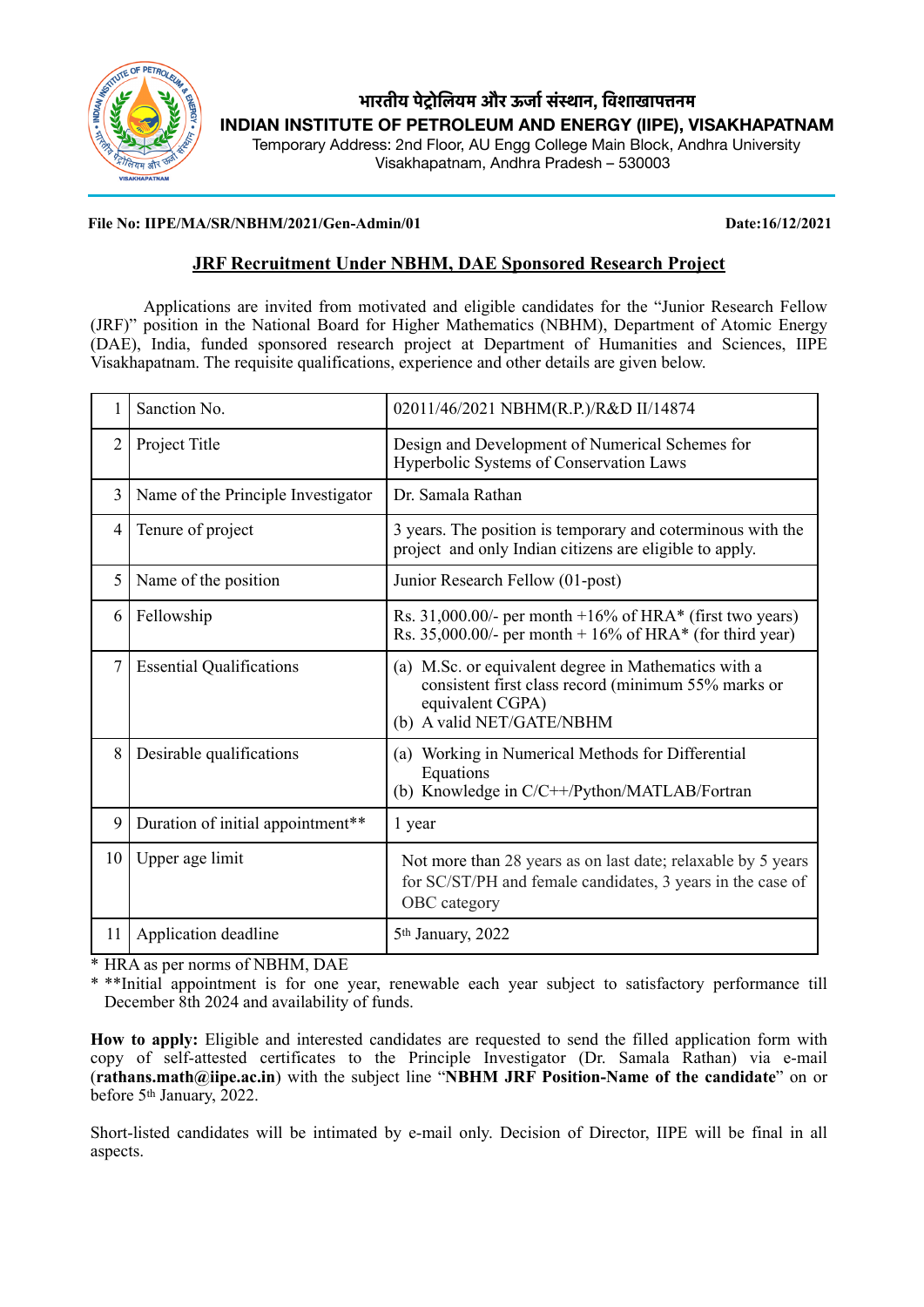#### **Terms and Conditions:**

- 1. Selection committee of IIPE Visakhapatnam reserves the right to fix suitable criteria for short-listing of eligible candidates.
- 2. Candidates will be shortlisted for the interview based on merit and experience of the available candidates. Only short-listed candidates will be notified for interview and decision of section committee will be final. The date and time of interview will be informed by email to candidates and hence a valid email ID should be provided by candidate in the application.
- 3. Qualification should be from a recognised university. Mere fulfilling the essential qualifications does not guarantee for the interview call and selection.
- 4. Eligibility and age will be considered as on the last date of application.
- 5. Candidates should furnish original certificates at the time of joining.
- 6. The post is to be filled up only on purely temporary basis.
- 7. The appointment can be terminated with one-month notice or one-month salary from either side without assigning any reason.
- 8. Since the post is purely temporary, the incumbent selected shall have no claim for regular appointment under IIPE or continuation of his/her service in any other project.
- 9. Benefits of provident fund, CCA, leave travel concession, medical benefits etc. are not applicable.
- 10. No TA/DA shall be paid to attend interview or joining post and candidates should have make his/her own arrangement for stay for interview or joining.
- 11. Canvassing in any form will lead to disqualification.
- 12. The candidate shall work in the above-mentioned project and other related work that may be assigned from PI from time to time.

99021

Dr. Samala Rathan Principle Investigator of the project NBHM, DAE. Project No. 02011/46/2021 NBHM(R.P.)/R&D II/14874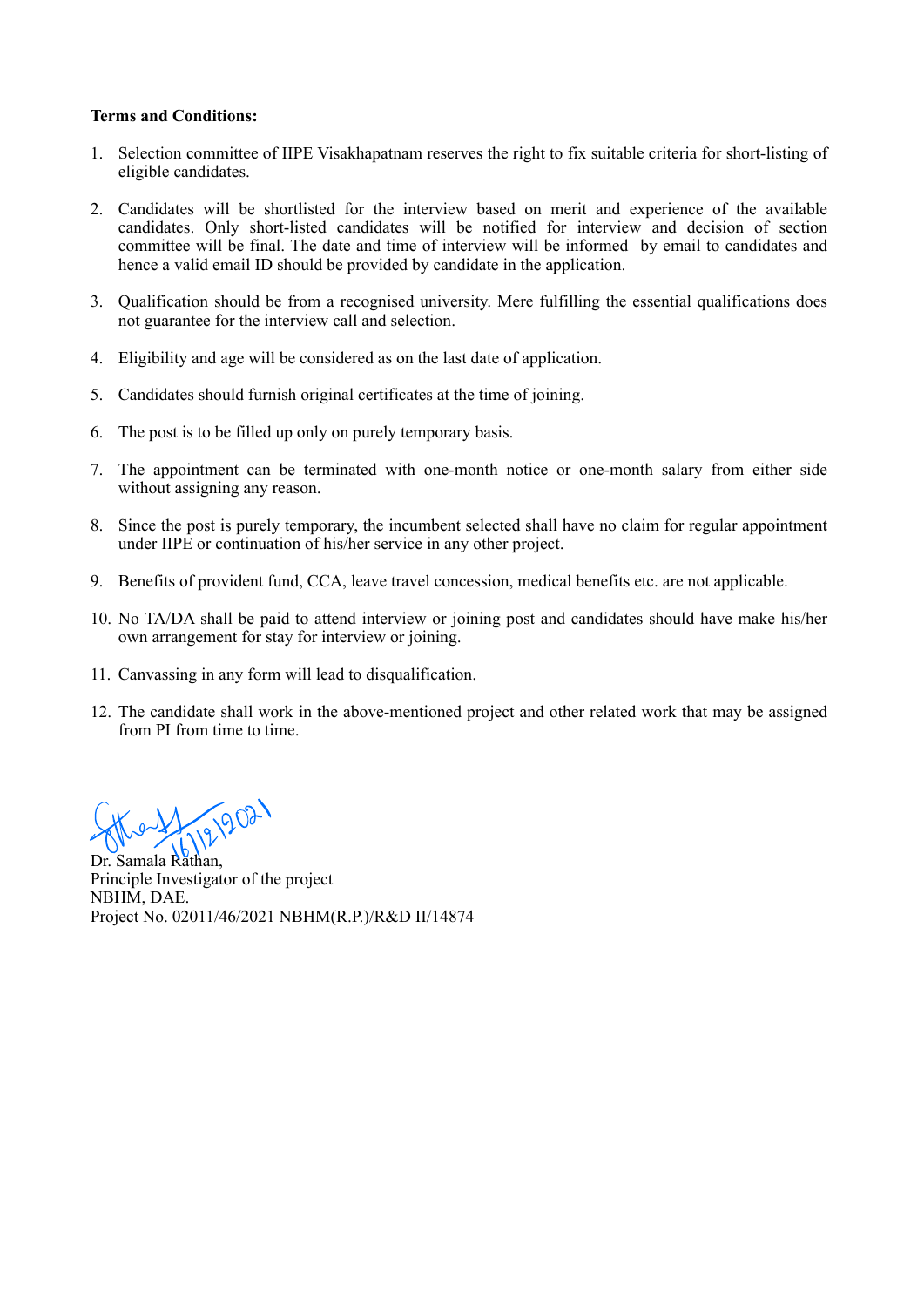

# **भारतीय पे)ोिलयम और ऊजा1सं4ान, िवशाखाप:नम**

**INDIAN INSTITUTE OF PETROLEUM AND ENERGY (IIPE), VISAKHAPATNAM** 

Temporary Address: 2nd Floor, AU Engg College Main Block, Andhra University Visakhapatnam, Andhra Pradesh – 530003

# **Application form for Junior Research Fellow (JRF) for NBHM sponsored project**

| 1. Post applied for                  |                |
|--------------------------------------|----------------|
| 2. Advertisement No.                 |                |
| 3. Name in Full (in Capital Letters) | $\ddot{\cdot}$ |
| 4. Address for correspondence        |                |
| 5. Permanent Address                 |                |
| 6. Email ID                          |                |
| 7. Phone Number                      |                |
| 8. Date of Birth                     |                |
| 9. Nationality                       |                |
| 10. Whether GEN/SC/ST/OBC            |                |
| 11. Male/Female                      |                |
| 12. Marital Status                   |                |

**Photo**

13. Education Qualification\* (Starting from 10th. Copy of certificates/mark sheets to be enclosed)

| Examination/<br>Degree | <b>Board/University</b> | Year of<br>joining | Year of<br>Passing | Subjects | %Marks<br>/CGPA | Division<br>obtained |
|------------------------|-------------------------|--------------------|--------------------|----------|-----------------|----------------------|
|                        |                         |                    |                    |          |                 |                      |
|                        |                         |                    |                    |          |                 |                      |
|                        |                         |                    |                    |          |                 |                      |
|                        |                         |                    |                    |          |                 |                      |

14. Title of M.Sc./M.A./M.Phil/M.Tech. Thesis. :